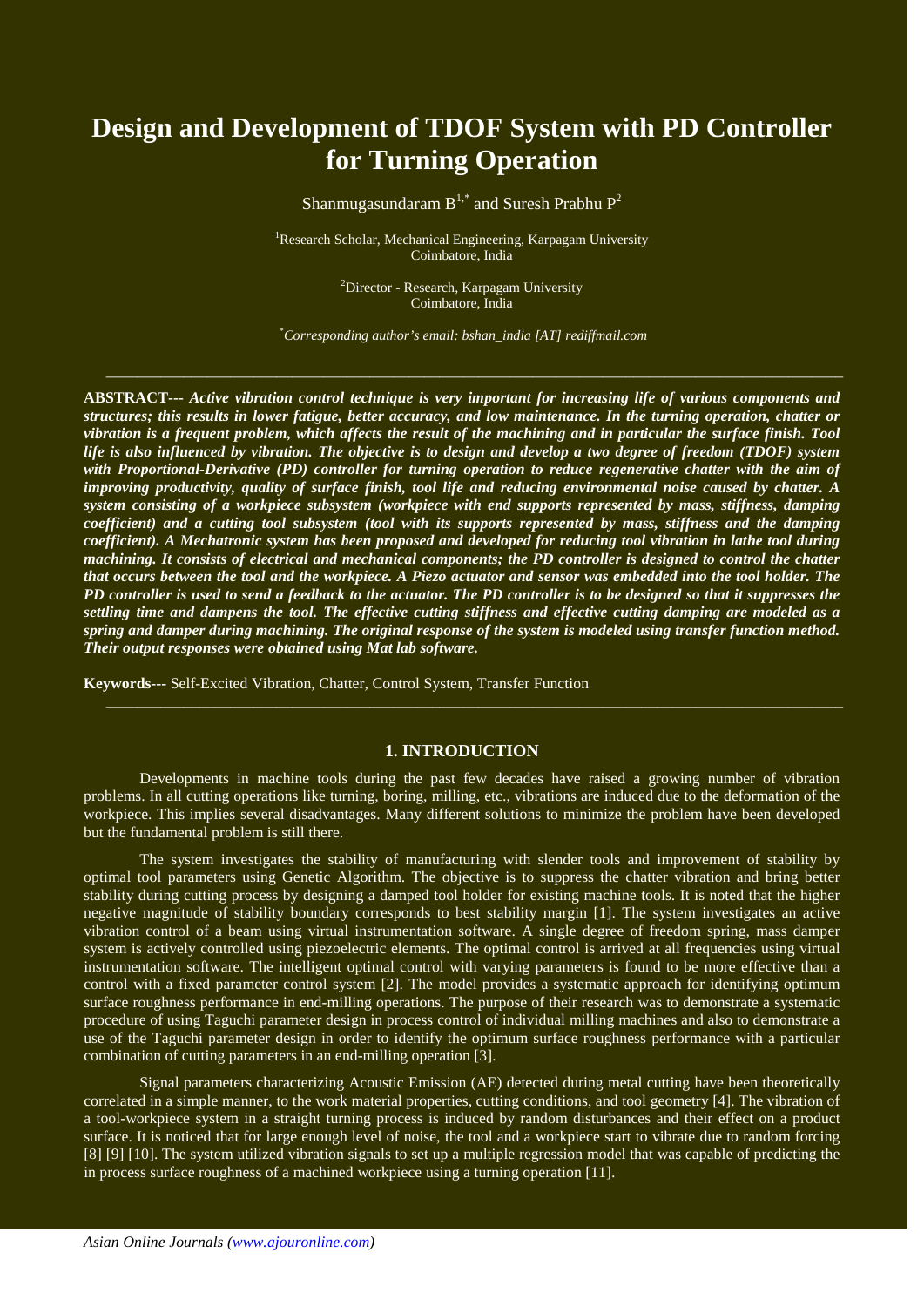#### **2. SELF-EXCITED VIBRATION**

Self-excited vibration occurs when a steady input of energy is in some way modulated into vibration. As seen in Figure. 1, the amplitude of this type of vibration increases with time. In metal cutting, chatter is a self-excited vibration that occurs between a tool and a workpiece. Chatter can be detrimental to the surface finish, as well as the tool life. The basic cause of chatter is the dynamic interaction of the cutting process and the machine tool structure.



**Figure 1:** Self-Excited Vibration

## **3. CONTROL SYSTEM**

The dynamics of the control object is the largest source of difficulty in implementing control. So, most of the techniques devised to design controllers deal with dynamics and controller tuning. Tuning refers to the process of setting parameter values so as to achieve satisfactory performance. In the digital control world, a controller is a section of software that implements an algorithm that takes the measurement of the control object's output as its input and produces as its output the actuation signal. Effects of each of controllers  $K<sub>P</sub>$  and  $K<sub>D</sub>$  on a closed loop system are summarized in the Table 1.

| <b>Table 1:</b> Effects of Controller |  |  |
|---------------------------------------|--|--|
|---------------------------------------|--|--|

| <b>CL Response</b> | <b>Rise Time</b>    | <b>Overshoot</b> | <b>Settling Time</b> |
|--------------------|---------------------|------------------|----------------------|
| Kр                 | Decrease            | Increase         | Small Change         |
| Kъ                 | <b>Small Change</b> | Decrease         | Decrease             |

## **4. DYNAMIC CUTTING PROCESS**

Active vibration control technique is very important for increasing life of various components and structures; this results in lower fatigue, better accuracy, and low maintenance. A Piezo actuator and sensor was embedded into the tool holder. The PD controller is used to send a feedback to the actuator. The PD controller is to be designed so that it suppresses the settling time and dampens the tool. The active method of controlling tool setup is shown in Figure. 2.



**Figure 2:** Tool Holder with PD Controller

#### **5. MATHEMATICAL MODEL OF CUTTING SYSTEM**

The expression for dynamic cutting force under regenerative chatter condition is given by the equation,

$$
dp = K_c(X_t - X_w) + C_c[(dX_t/dt) - (dX_w/dt)]
$$

The dynamic cutting force can be modeled, as spring representing effective cutting stiffness and damper representing effective cutting damping. As the value of effective cutting stiffness increases the stability increases and conversely if the value of effective cutting damping decreases then stability increases and settling time decreases. The two-degree of freedom system of workpiece – tool is shown in Figure. 3.

Considering the system displacements,  $X_W(t)$  and  $X_t(t)$  from the static equilibrium position are positive in the downward direction, the equations of motion of the system is given by,

 $[M_w(d^2X_w/dt^2)] + [(C_w + C_c)(dX_w/dt)] + [(K_w + K_c)X_w] - [C_c(dX_t/dt)] - [K_cX_t] = 0$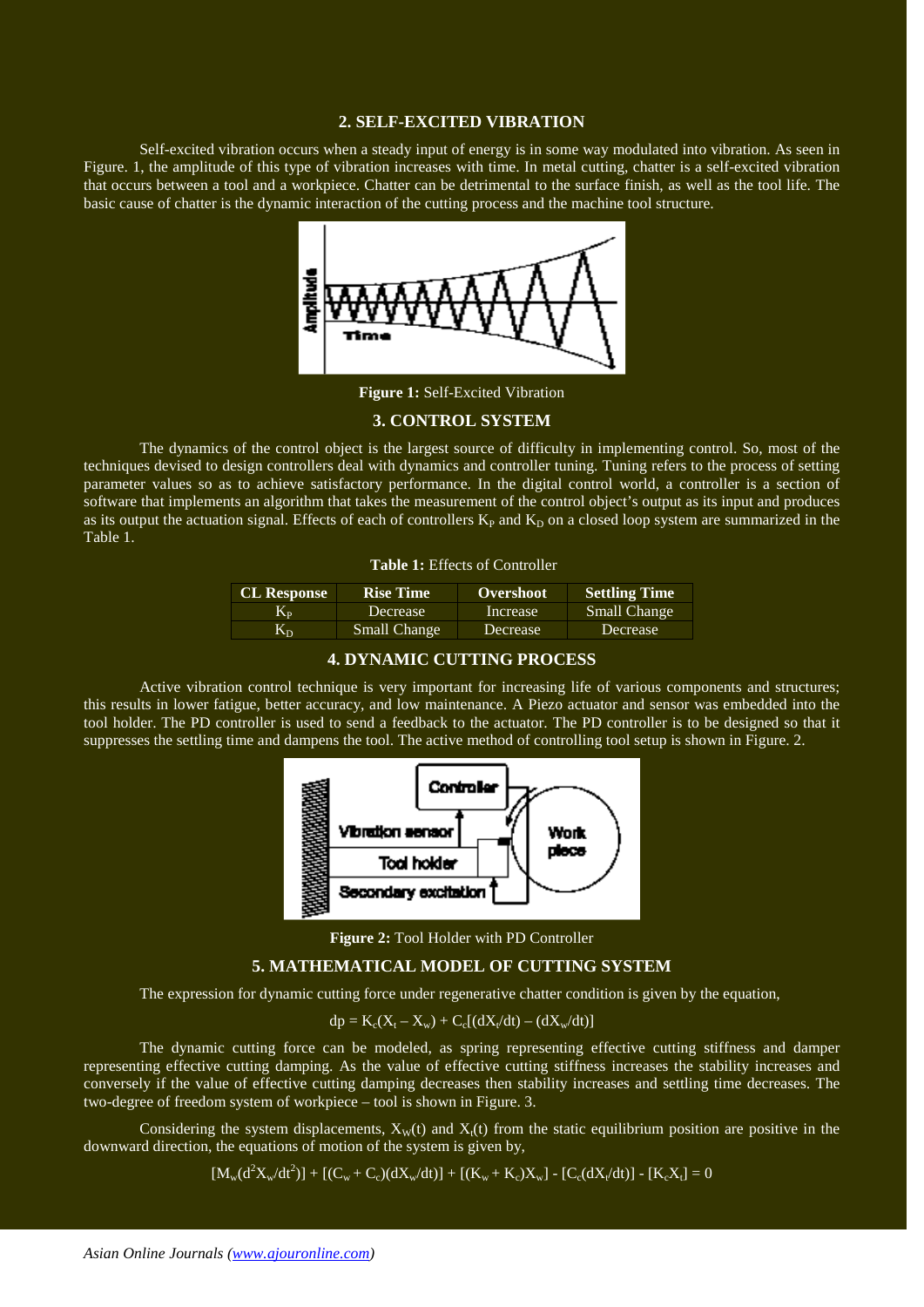$$
[M_t (d^2 X_t/dt^2)] + [(C_t + C_c)(dX_t/dt)] + [(K_t + K_c)X_t] - [C_c (dX_w/dt)] - [K_c X_w] = 0
$$

The active control of the cutting tool is obtained by introducing a feedback from the output to the cutting tool by means of PD controller. The actuation force for the cutting tool is given by the feedback signal. The two-degree of freedom system with PD controller is as shown in Figure. 4.



**Figure 3:** Mathematical Model of the Cutting System



**Figure 4:** Mathematical Model of the Active Control Cutting System

The equation of motion of the system with controller is given by,

$$
[M_w(d^2X_w/dt^2)] + [(C_w + C_c)(dX_w/dt)] + [(K_w + K_c)X_w] - [C_c(dX_t/dt)] - [K_cX_t] = 0
$$

$$
[M_t(d^2X_t/dt^2)] + [(C_t + C_c)(dX_t/dt)] + [(K_t + K_c)X_t] - [C_c(dX_w/dt)] - [K_cX_w] = F_a
$$

## **6. MODELING USING TRANSFER FUNCTION**

Transfer Function of a control system is defined as the ratio of Laplace Transform of the output variable to the Laplace Transform of the input variable assuming all initial conditions as zero. Assuming all initial conditions are zero, taking Laplace Transform of the above equations can express the dynamic equations above in the form of transfer functions. Considering  $F_a$  as input, the transfer function  $G(s)$  is given by,

$$
G(s) = \text{nump/denp}
$$

where,

$$
number[- (mw * ct) - (mw * kt + cw * ct) - (cw * kt + kw * ct) - (kw + kt)]
$$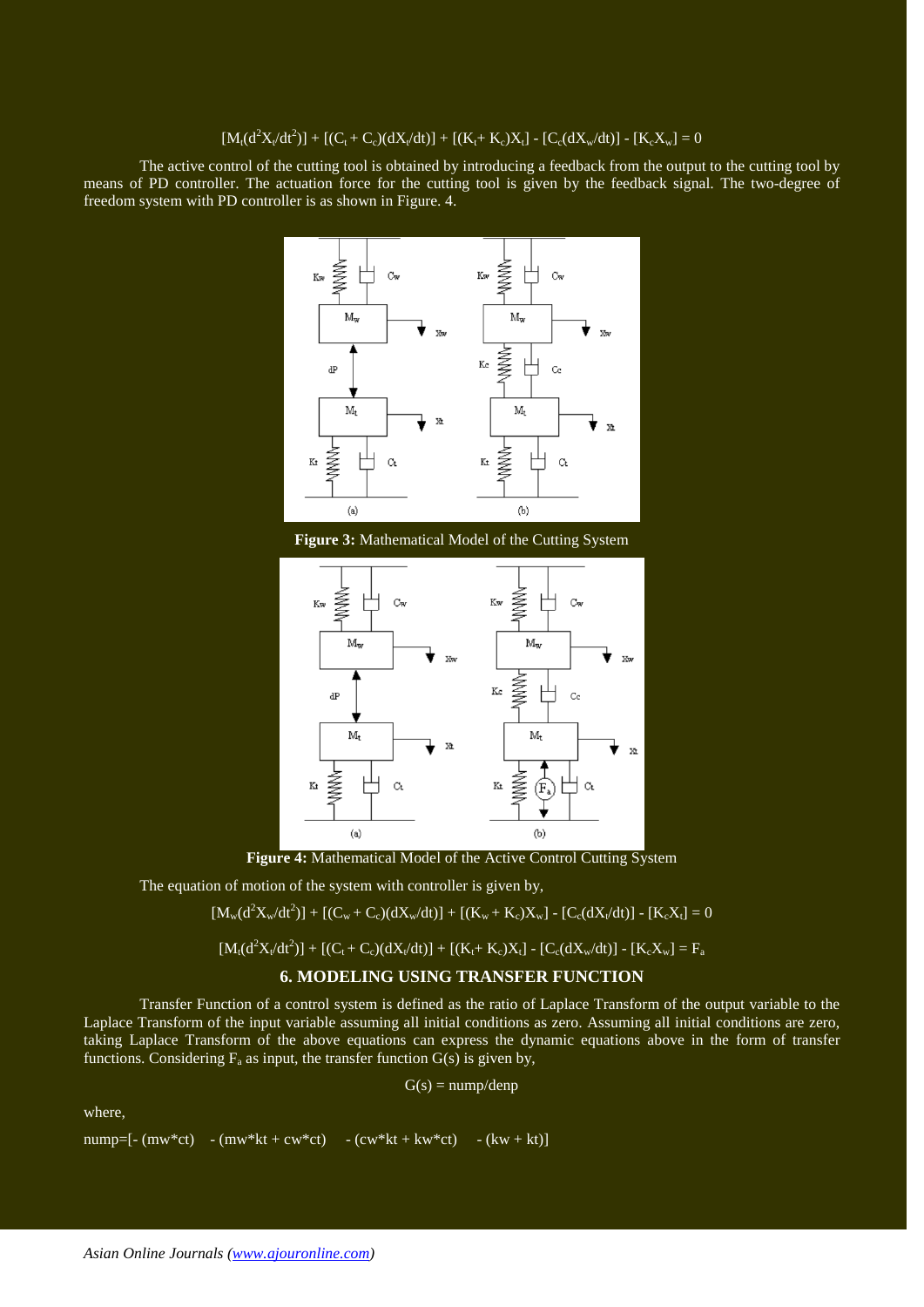denp=[(mw\*mt) (mw\*(ct + cc) + (cw + cc)\*mt) (mw\*(kc + kt) + (cw\*ct) + (cw\*cc) + (cc\*ct) + mt\*(kw + kc))  $(cw*kc + cw*kt + cc*kt + cc*kw + ct*kw + ct*kc)$   $(kw*kt + kw*kc + kc*kt)$ ]

The effect of cutting tool damping on system stability and values are tabulated as shown in Table 2. A generalized program is written by transfer function method using Mat lab. By substituting the tabulated values in the Mat lab program, the step response obtained is shown in Figures. 5 to 12.

| S. No.                      | ιξ,    | C.        | К.   | Values of Other<br><b>Parameters</b>              |
|-----------------------------|--------|-----------|------|---------------------------------------------------|
|                             | 0.1754 | $-0.5328$ | 5500 |                                                   |
| $\mathcal{D}_{\mathcal{L}}$ | 0.2254 | $-0.6481$ | 5000 | $M_w = 1.604$ , $K_w = 563$ ,                     |
| 3                           | 0.2754 | $-0.7864$ | 5000 | $\xi_w = 0.0647$ , $M_t = 2.48$ ,<br>$K_c = 1500$ |
| 4                           | 0.3254 | $-0.9247$ | 5000 |                                                   |

## **Table 2:** Cutting Tool Parameters

# **7. STEP RESPONSE FOR THE EFFECT OF CUTTING TOOL DAMPING ON SYSTEM STABILITY (WITHOUT CONTROLLER)**



**Figure 6**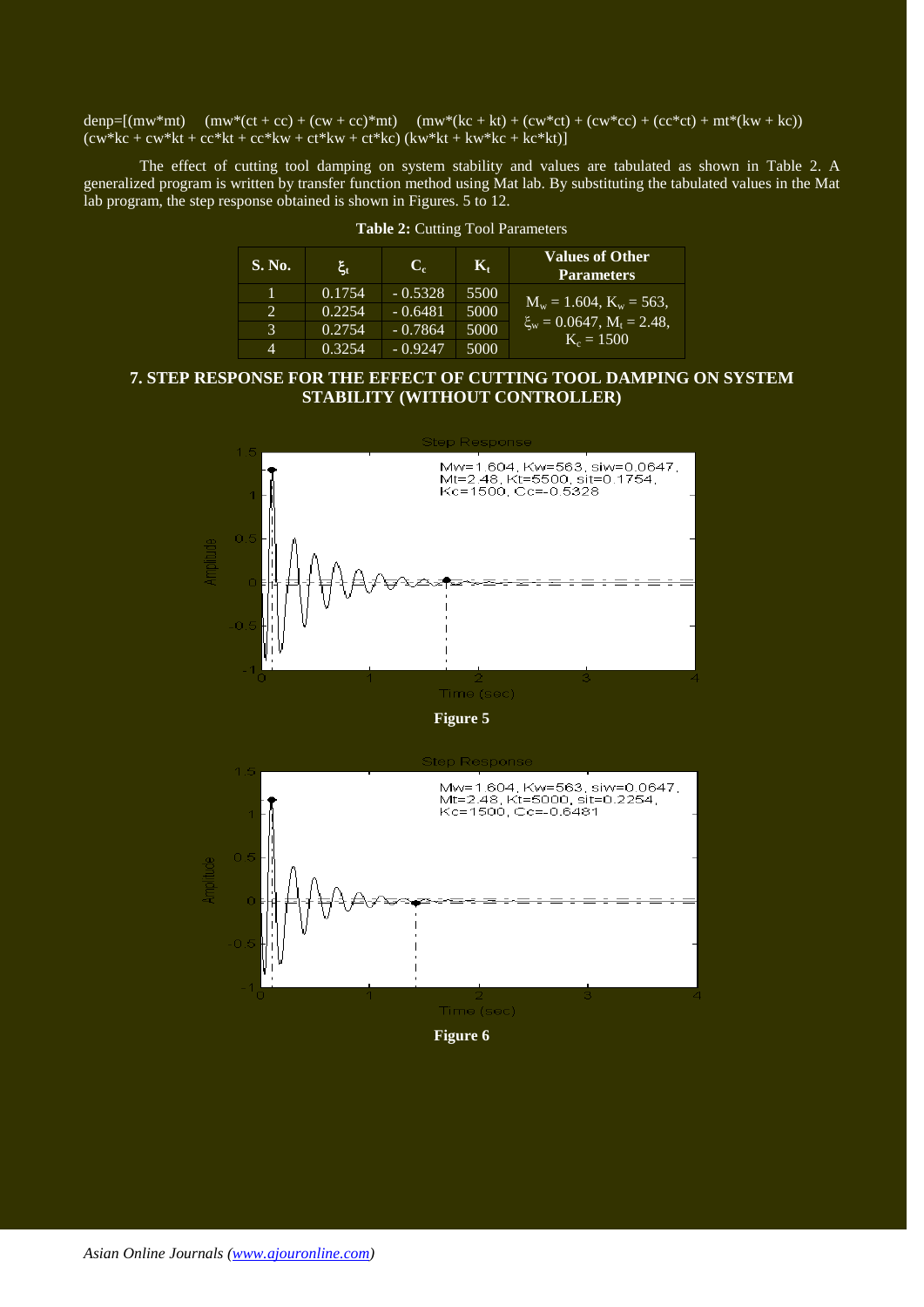

**Figure 8**

**8. STEP RESPONSE FOR THE EFFECT OF CUTTING TOOL DAMPING ON SYSTEM STABILITY (WITH PD CONTROLLER)**

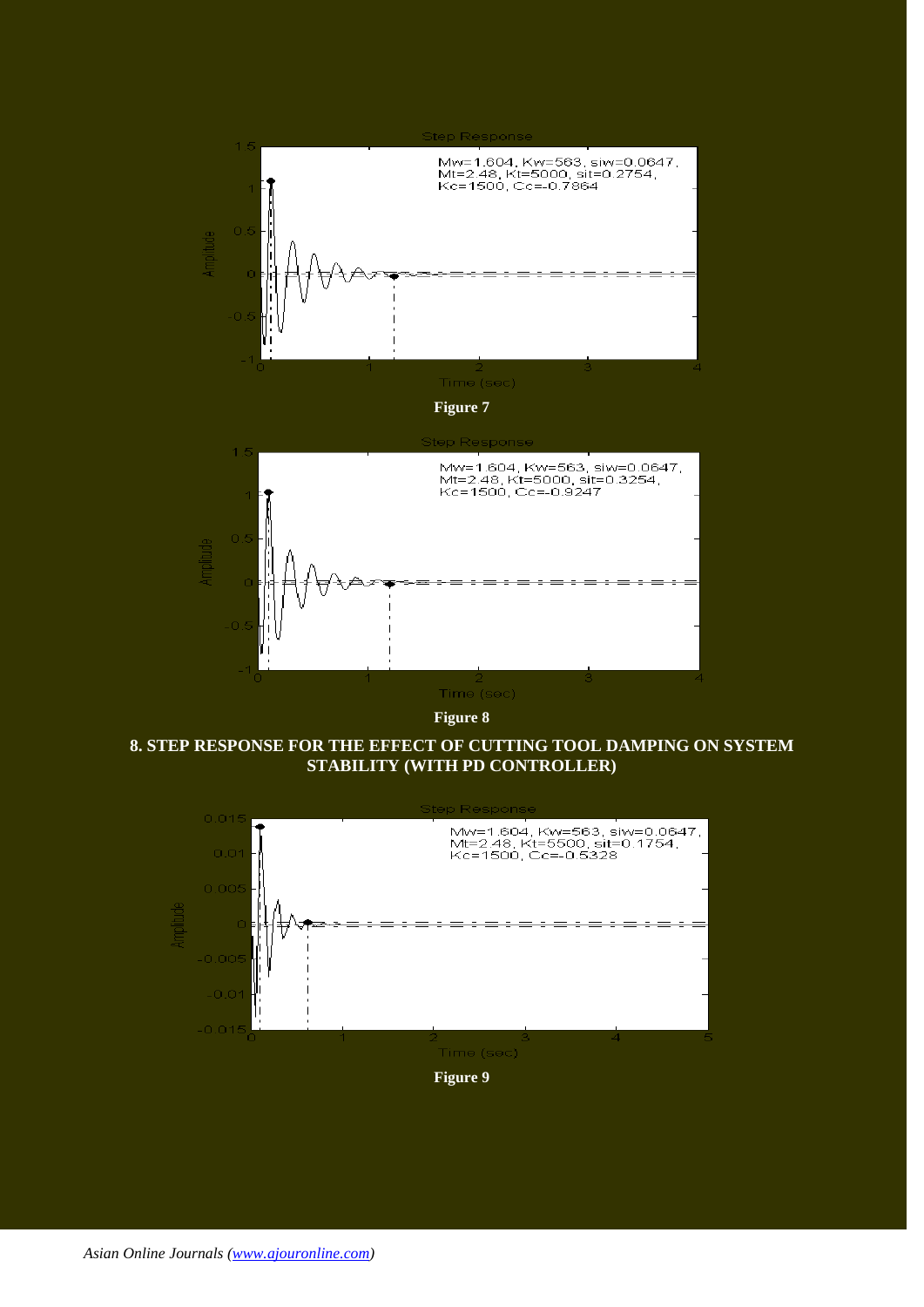

## **9. CONCLUSIONS**

The dynamic analysis of workpiece – tool system with PD controller for turning operation has been performed. The cutting tool parameters are analyzed for various cutting tool damping. The effect of damping of cutting tool on system stability has been analyzed. The generalized program is written by transfer function method using Mat lab